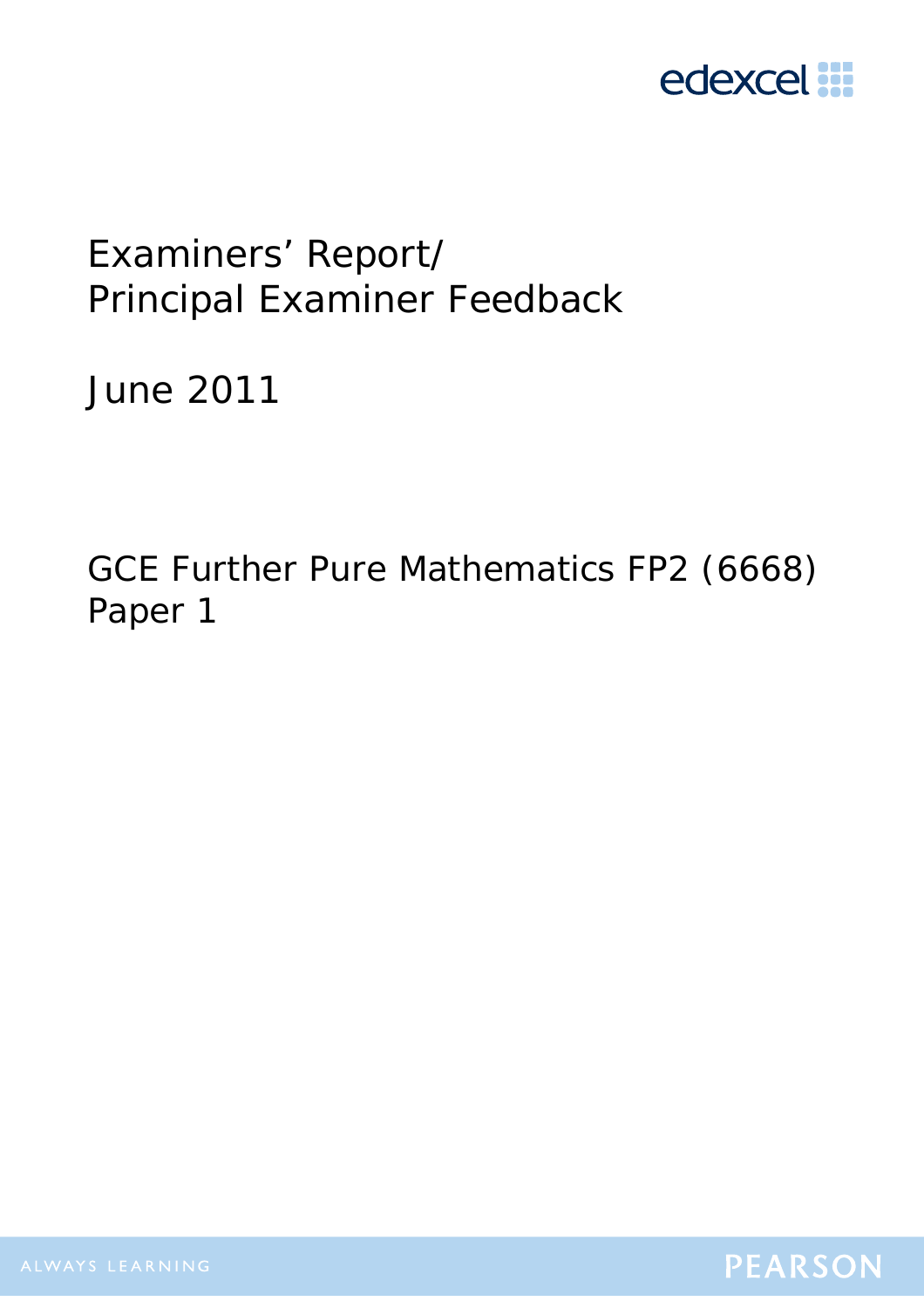Edexcel is one of the leading examining and awarding bodies in the UK and throughout the world. We provide a wide range of qualifications including academic, vocational, occupational and specific programmes for employers.

Through a network of UK and overseas offices, Edexcel's centres receive the support they need to help them deliver their education and training programmes to learners.

For further information, please call our GCE line on 0844 576 0025, or visit our website at www.edexcel.com.

If you have any subject specific questions about the content of this Examiners' Report that require the help of a subject specialist, you may find our **Ask The Expert** email service helpful.

Ask The Expert can be accessed online at the following link: http://www.edexcel.com/Aboutus/contact-us/

June 2011 Publications Code UA027967 All the material in this publication is copyright © Edexcel Ltd 2011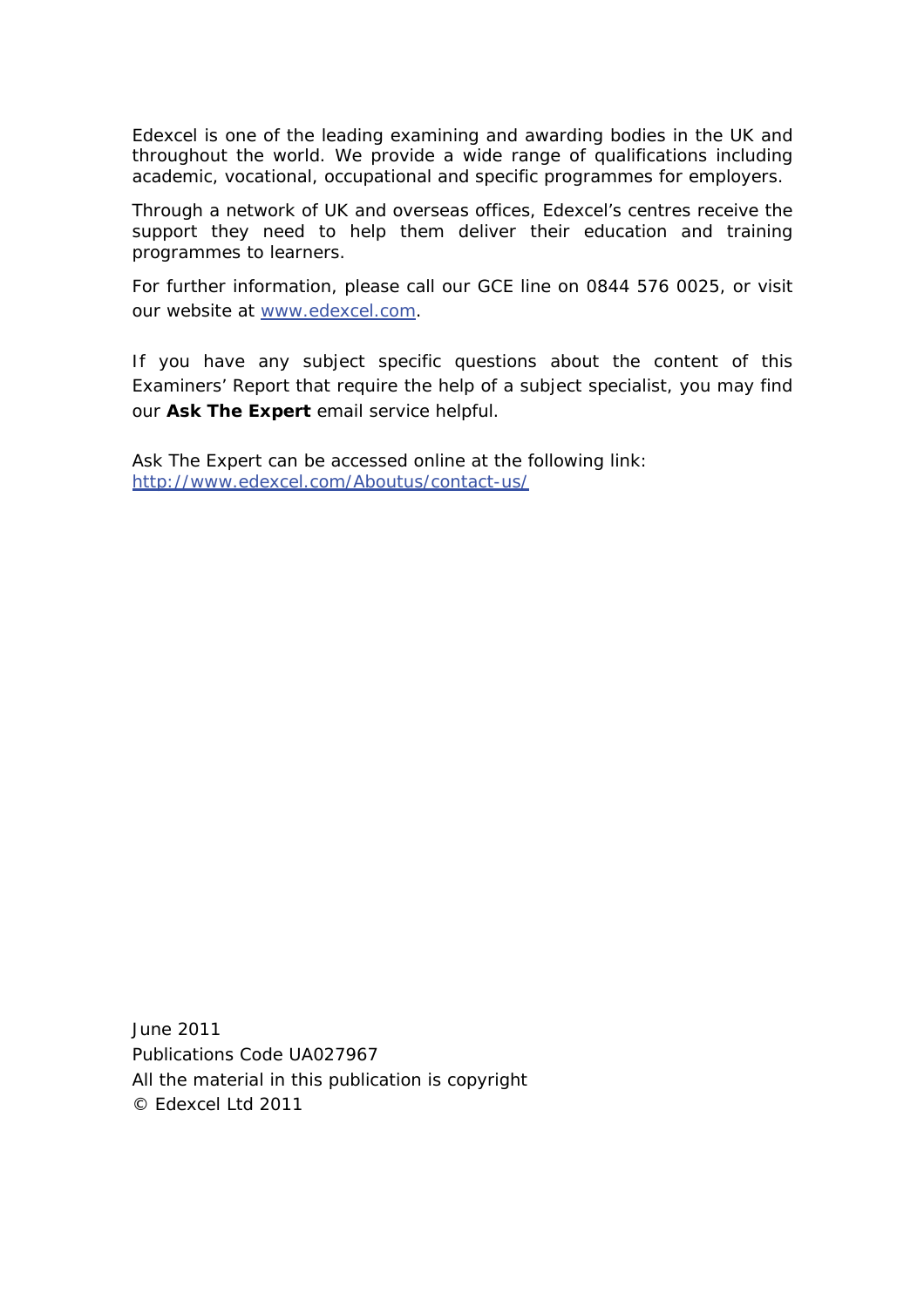# **Further Pure Mathematics Unit FP2 Specification 6668**

# **Introduction**

Candidates found the paper accessible and displayed a good deal of technical skill. They showed familiarity with and appreciation of the topics tested and standard methods were well known and often accurately applied.

The quality of presentation was generally good with solutions showing logical steps making the work easy to follow. The questions that proved most challenging were the latter parts of question 5 and questions 7 and question 8.

## **Report on individual questions**

Candidates found the paper accessible and displayed a good deal of technical skill. They showed familiarity with and appreciation of the topics tested and standard methods were well known and often accurately applied.

The quality of presentation was generally good with solutions showing logical steps making the work easy to follow. The questions that proved most challenging were the latter parts of question 5 and questions 7 and question 8.

#### **Report on individual questions**

## **Question 1**

Candidates used a great number of approaches to this question, often missing one or more of the critical values. The most successful solutions used the given forms and then a graph sketch was drawn with critical points identified. Others manipulated the expressions in various ways and attempted to find the solutions of higher order equations and used appropriate tables or graphs to determine the correct final intervals. Weaker candidates simply cross-multiplied, sketched a quadratic and missed two of the critical values.

## **Question 2**

There were typically two approaches to part (a): Candidates either differentiated the expression as presented or multiplied out the brackets first. The awkwardness of differentiating triple terms confused some as did the plethora of similar terms. Most candidates overcame these difficulties, but the incorrect answer  $k = 2$  was common. Part (b) was routine for most, with only a small number giving f(0) the *x* value 0.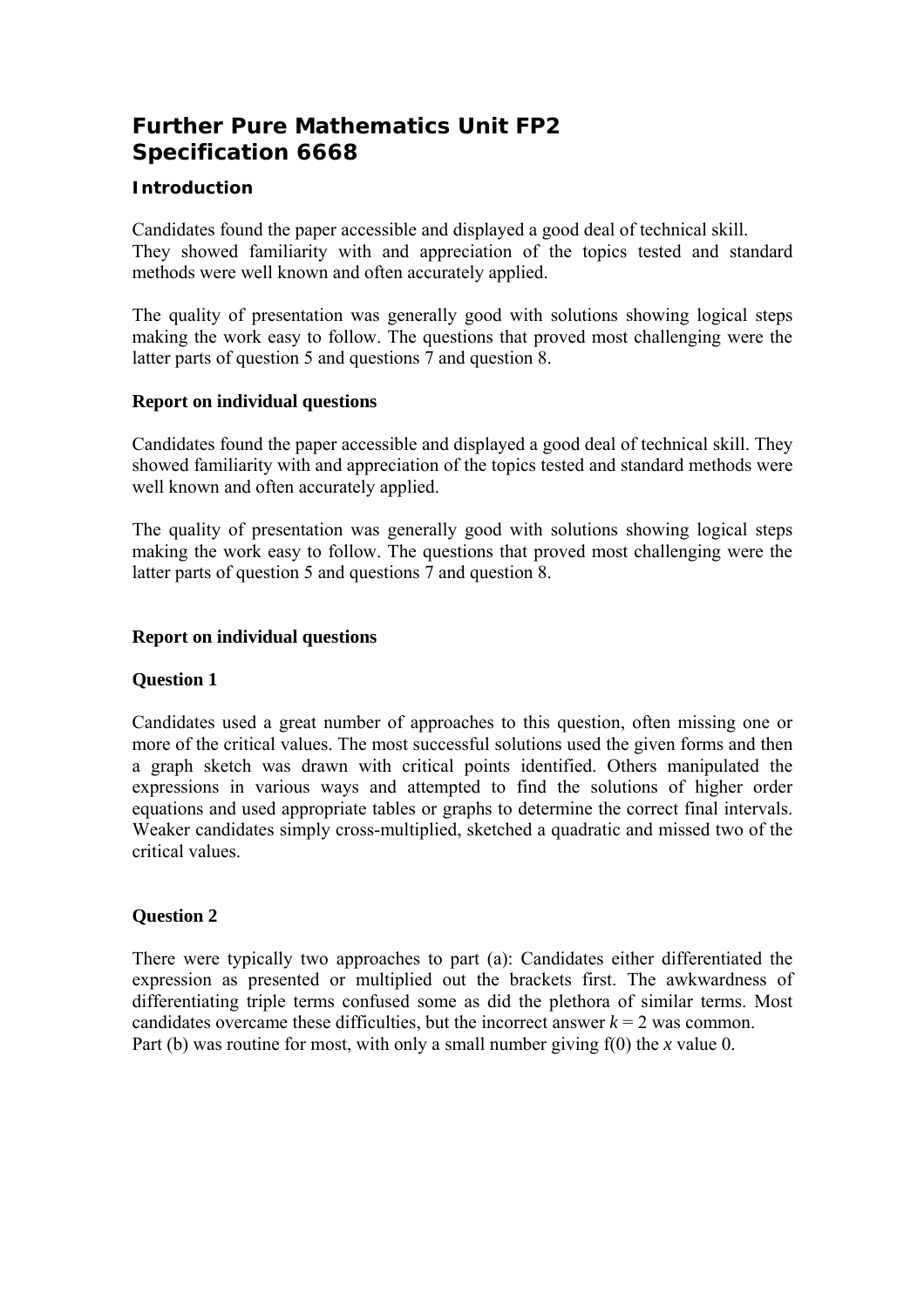## **Question 3**

Most candidates were well prepared and calculated the correct integrating factor and used it effectively. A few candidates omitted to divide through by *x* and others could not deal with  $e^{5 \ln x}$ . Integration by parts was almost always recognised and usually done well. A few candidates forgot to include a constant of integration and lost marks for their final answer

#### **Question 4**

This was another well practised and executed question. Parts (a) and (b) were routinely completed. Most candidates multiplied out the brackets and many took the more efficient binomial route. In part (c) the standard use of a list to illustrate how all but the end terms cancelled was well understood by almost all. A very small number rewrote the terms and corresponding limits to achieve the same result and this was usually well done. The main problem encountered by candidates was the 2 in the summation. All too often the summation was forgotten and 2 rather than 2*n* was used.

#### **Question 5**

Parts (a) and (b) were straight forward for the majority of candidates, but part (c) turned out to be a serious challenge for many. There were a wide variety of possible approaches, but the most common error was the assertion that the imaginary part of *z* was zero rather than that of *w*. Many candidates automatically inverted the relationship to express z in terms of *w*, a step which could be developed but was not a necessary move. Some candidates found concise ways to prove the result; others displayed their ability to handle substantial algebraic manipulations. Unfortunately, many floundered, trying various approaches only to abandon them.

#### **Question 6**

The general approach was well known and the question was often well done. Nearly all candidates readily identified the required angle, quoted the area under a curve and made good progress. The use of a double angle formula was well known, but there were occasional slips. Sometimes candidates miscalculated the area of the triangle and failing to explain their approach, or showing sufficient detail to make it plain, lost credit for their efforts. Most saw the need to find the area of the triangle and subtract it but a few did not.

#### **Question 7**

Part (a) was generally done well and presented clearly. Expanding the binomial was usually well done and many identified the imaginary parts, equated and established the conclusion. Weaker candidates thought they had to equate real parts and some struggled with the algebra with numerous slips in their attempt. In part (b) a significant minority ignored the factor of 5 in the given equation and so made limited progress. Unfortunately the solutions from negative roots as well as 0 and  $\pi$  were often overlooked.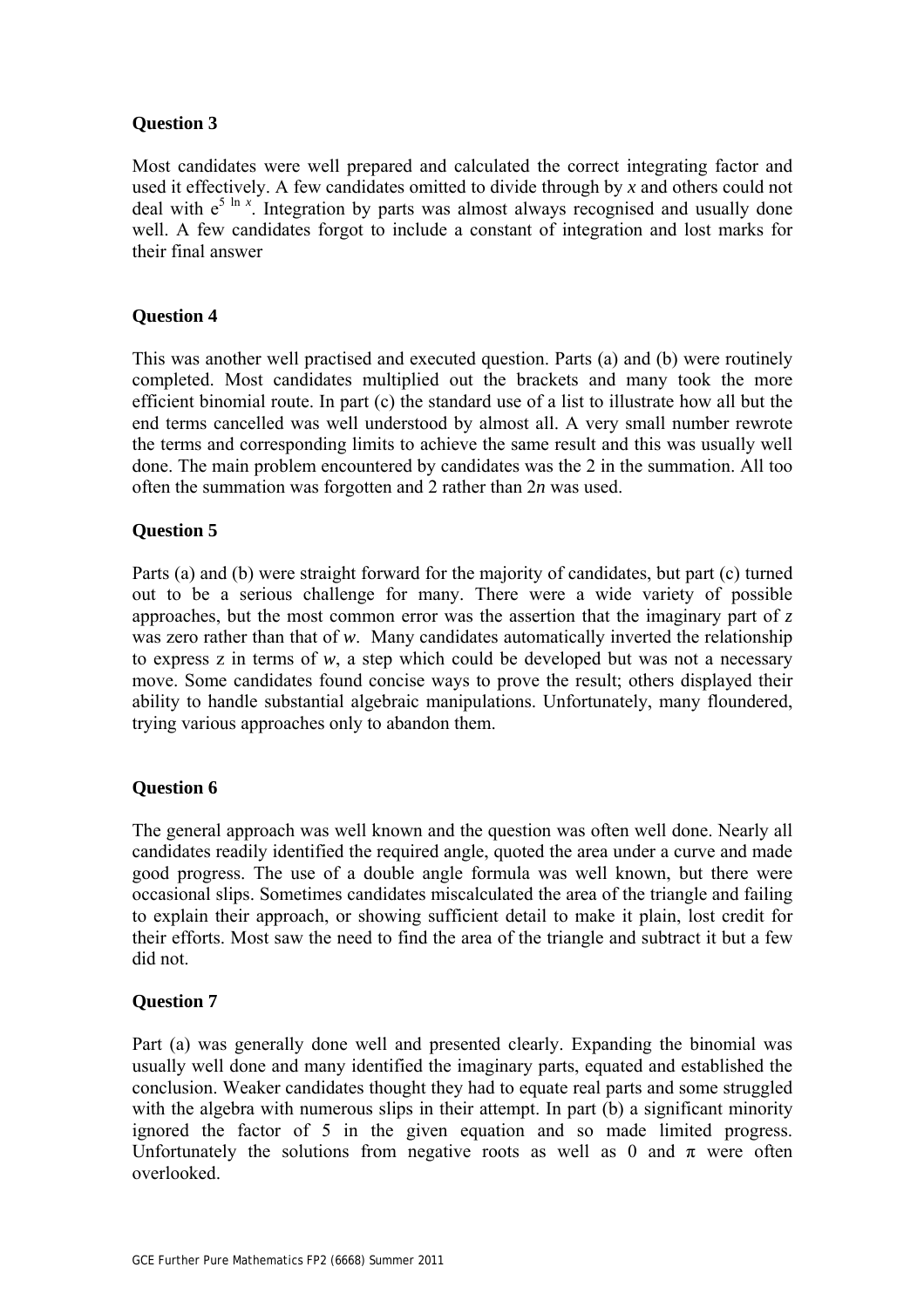#### **Question 8**

Stronger candidates found part (a) routine and often made good progress. However, some got their variables mixed up in the complementary function and others got the wrong sign on the power of *e*. Most stated the correct standard form of the particular integral and completed the necessary calculations successfully to find their coefficients. A common error was then to ascribe them to the wrong trigonometric term. Part(c) was a challenge to the majority of candidates and was rarely completed successfully even by otherwise capable candidates.